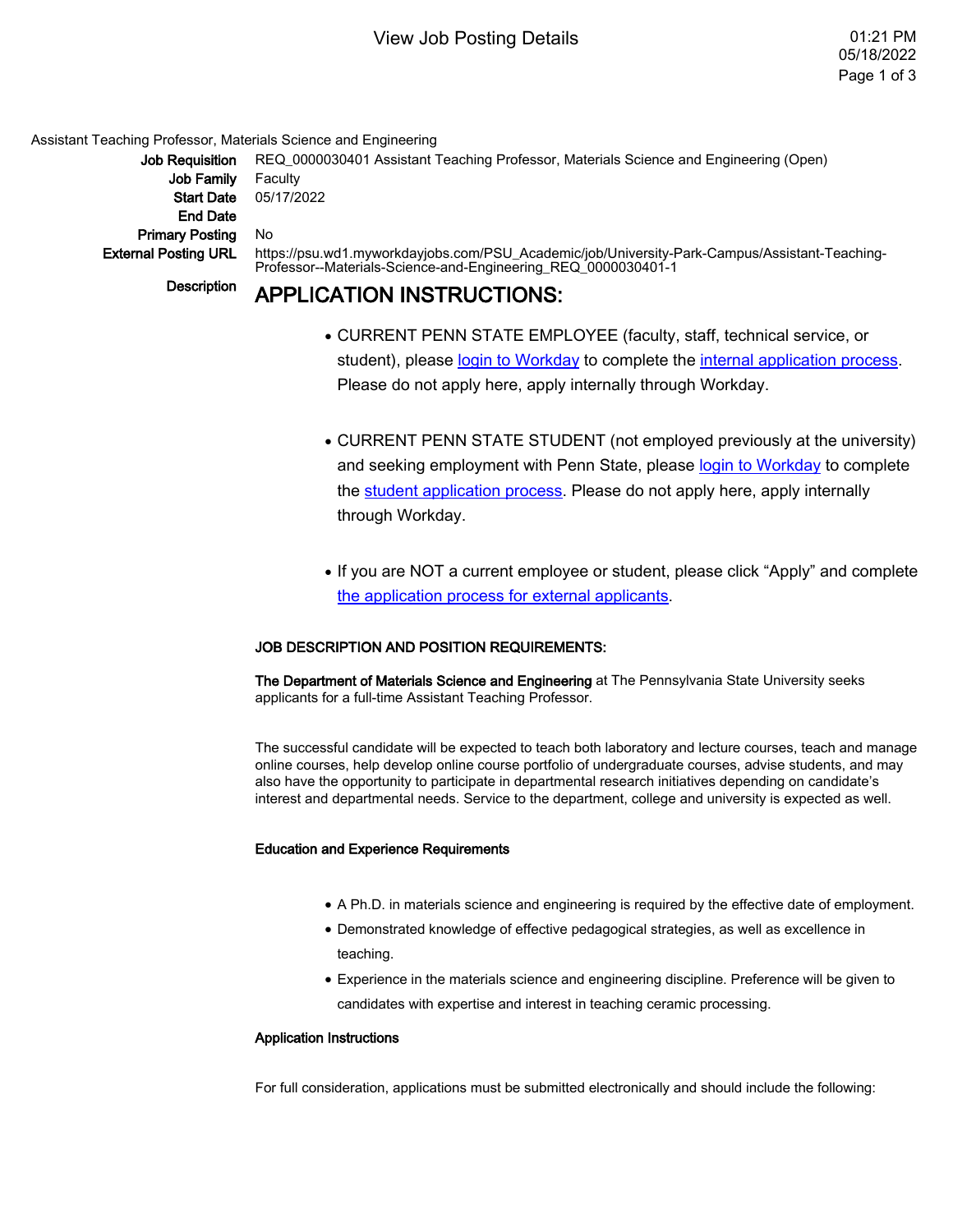- A curriculum vitae
- A statement of teaching philosophy and teaching interests
- The names and contact information of three references.

The Pennsylvania State University`s College of Earth and Mineral Sciences takes an active role in building talented, inclusive and culturally competent workforce. We understand that our shared future is guided by basic principles of fairness, mutual respect, and commitment to each other. Applicants should also provide evidence, either woven through their application materials or as a separate diversity statement, of a commitment to fostering diversity, equity, inclusive excellence, and belonging and of engagement that creates an inclusive environment in their department/workplace.

This is a 36-week, non-tenure line faculty appointment, funded for one year from the date of hire, with excellent possibility of renewal.

Penn State is one of the largest materials research institutions in the United States, and the Department of Materials Science and Engineering (MatSE) is an international leader in materials education and research. The MatSE Department consists of 29 faculty members, 200 graduate students, and 370 undergraduate students. Research programs span the many sub-disciplines of materials science and engineering with more than \$16.3 million expenditure in 2017. Steidle Building, which houses the MatSE Department, recently underwent a \$52 million renovation that provided new laboratory space, educational labs, office and meeting space, and state-of-the-art facilities. In addition, the Materials Research Institute supports state-of-the-art facilities for characterization, synthesis, nanofabrication, and computation. These facilities are co-located in the new Millennium Science Complex. Penn State hosts several federally and industry sponsored centers, including the NSF-Materials Research Science and Engineering Center (MRSEC) for Nanoscale Science, NSF-Materials Innovation Platform (MIP), Center for Two-Dimensional and Layered Materials (2DLM), NSF-Center for Dielectric and Piezoelectrics (CDP), and Center for Innovative Metal Processing through Direct Digital Deposition (CIMP-3D).

#### CAMPUS SECURITY CRIME STATISTICS:

Pursuant to the Jeanne Clery Disclosure of Campus Security Policy and Campus Crime Statistics Act and the Pennsylvania Act of 1988, Penn State publishes a combined Annual Security and Annual Fire Safety Report (ASR). The ASR includes crime statistics and institutional policies concerning campus security, such as those concerning alcohol and drug use, crime prevention, the reporting of crimes, sexual assault, and other matters. The ASR is available for review [here](https://police.psu.edu/annual-security-reports).

Employment with the University will require successful completion of background check(s) in accordance with University policies.

#### EEO IS THE LAW

Penn State is an equal opportunity, affirmative action employer, and is committed to providing employment opportunities to all qualified applications without regards to race, color, religion, age, sex, sexual orientation, gender identify, national origin, disability or protected veteran status. If you are unable to use our online application process due to an impairment or disability, please contact 814-865-1473.

[Federal Contractors Labor Law Poster](https://affirmativeaction.psu.edu/files/2022/01/Federal-Contractors-Labor-Law-Poster.pdf)

[PA State Labor Law Poster](https://affirmativeaction.psu.edu/files/2022/01/PA-State-Labor-Law-Poster.pdf)